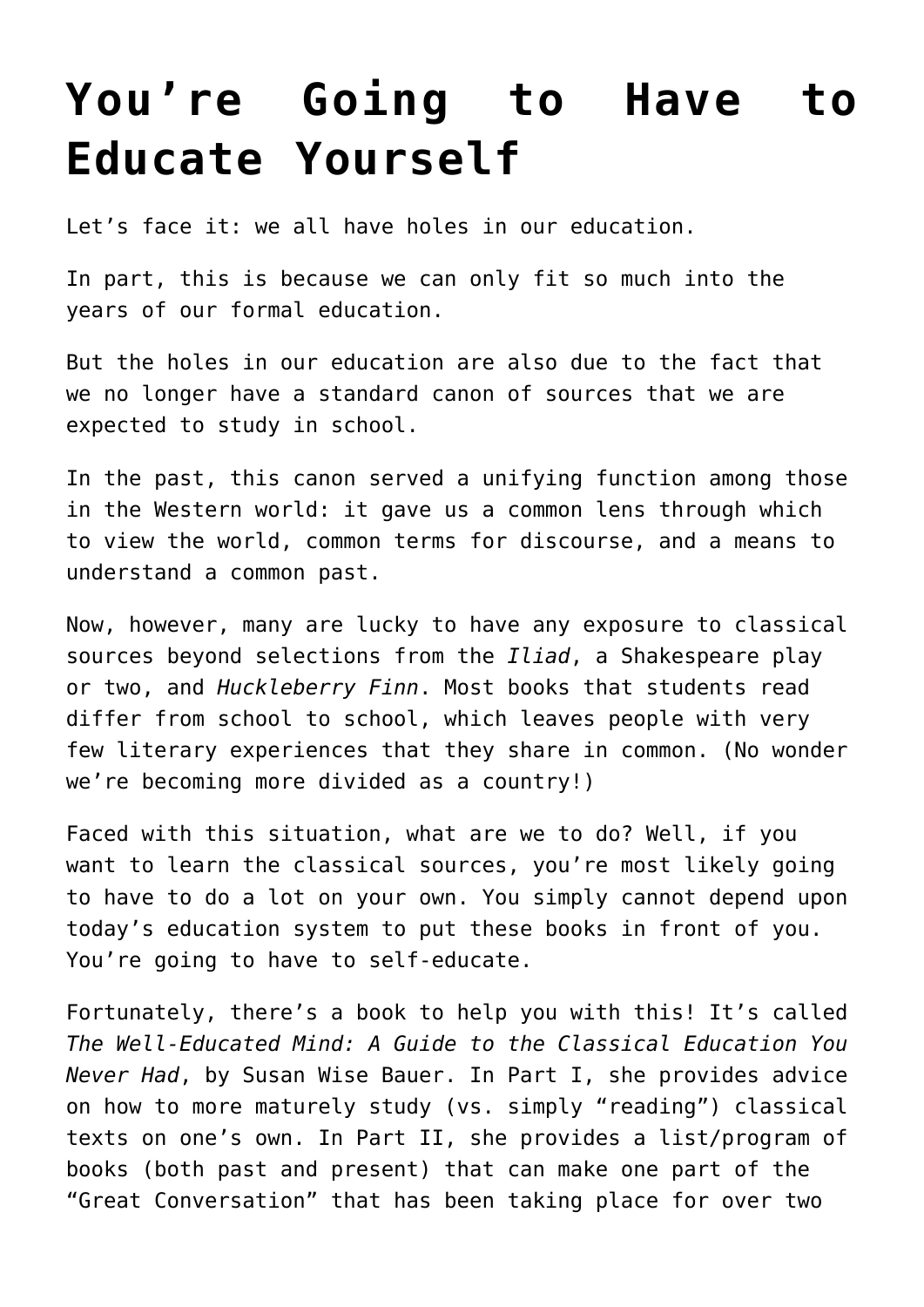thousand years.

Below I have provided her list, in which the books and authors are put in chronological order. There's plenty to quibble with in it – both in terms of its exclusions and inclusions. However, I think the inspirational point behind the list remains: there's a human and social value to reading the classics, and tapping into that value requires much in the way of personal sacrifice and effort.

## Novel List

1. *Don Quixote*, Miguel de Cervantes 2. *Pilgrim's Progress*, John Bunyan 3. *Gulliver's Travels*, Jonathan Swift 4. *Pride and Prejudice*, Jane Austen 5. *Oliver Twist*, Charles Dickens 6. *Jane Eyre*, Charlotte Bronte 7. *The Scarlet Letter*, Nathaniel Hawthorne 8. *Moby Dick*, Herman Melville 9. *Uncle Tom's Cabin*, Harriet Beecher Stowe 10. *Madame Bovary*, Gustave Flaubert 11. *Crime and Punishment*, Fyodor Dostoevsky 12. *Anna Karenina*, Leo Tolstoy 13. *Return of the Native*, Thomas Hardy 14. *Portrait of a Lady*, Henry James 15. *Huckleberry Finn*, Mark Twain 16. *Red Badge of Courage*, Stephen Crane 17. *Heart of Darkness*, Joseph Conrad 18. *The House of Mirth*, Edith Wharton 19. *The Great Gatsby*, F. Scott Fitzgerald 20. *Mrs. Dalloway*, Virginia Woolf 21. *The Trial*, Franz Kafka 22. *Native Son*, Richard Wright 23. *The Stranger*, Albert Camus 24. *1984*, George Orwell 25. *Invisible Man*, Ralph Ellison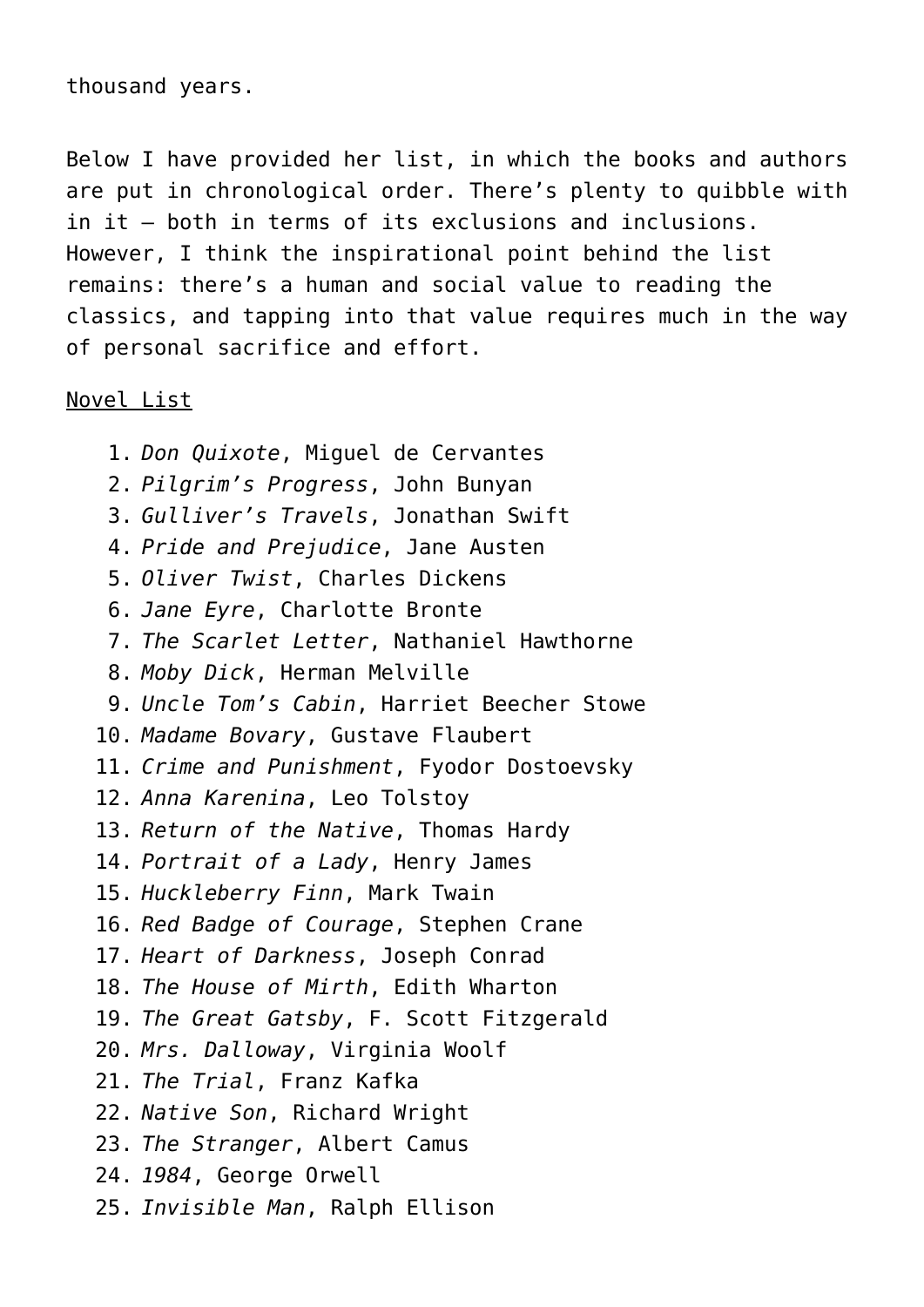26. *Seize the Day*, Saul Bellow 27. *One Hundred Years of Solitude*, Gabriel García Márquez 28. *If on a winter's night a traveler*, Italo Calvino 29. *Song of Solomon*, Toni Morrison 30. *White Noise*, Don Delillo 31. *Possession*, A.S. Byatt

## Autobiography List

- 1. *The Confessions*, Augustine
- 2. *The Book of Margery Kempe*, Margery Kempe
- 3. *Essays*, Michel de Montaigne
- 4. *The Life of Saint Teresa of Avila*, Teresa of Avila
- 5. *Meditations*, Rene Descartes
- 6. *Grace Abounding to the Chief of Sinners*, John Bunyan
- 7. *The Narrative of Captivity and Restoration*, Mary Rowlandson
- 8. *Confessions*, Jean-Jacques Rousseau
- 9. *Autobiography of Benjamin Franklin*, Benjamin Franklin
- 10. *Walden*, Henry David Thoreau
- 11. *Incidents in the Life of a Slave Girl*, Written By Herself
- 12. *Life and Times of Frederick Douglass*, Frederick Douglass
- 13. *Up from Slavery*, Booker T. Washington
- 14. *Ecce Homo*, Friedrich Nietzsche
- 15. *Mein Kampf*, Adolf Hitler
- 16. *An Autobiography: The Story of My Experiments with Truth*, Mohandas Gandhi
- 17. *The Autobiography of Alice B. Toklas*, Gertrude Stein
- 18. *The Seven Storey Mountain*, Thomas Merton
- 19. *Surprised by Joy*: The Shape of My Early Life, C.S. Lewis
- 20. *The Autobiography of Malcolm X*, Malcolm X
- 21. *Journal of a Solitude*, May Sarton
- 22. *The Gulag Archipelago*, Aleksandr I. Solzhenitsyn
- 23. *Born Again*, Charles W. Colson
- 24. *Hunger of Memory: The Education of Richard Rodriguez*,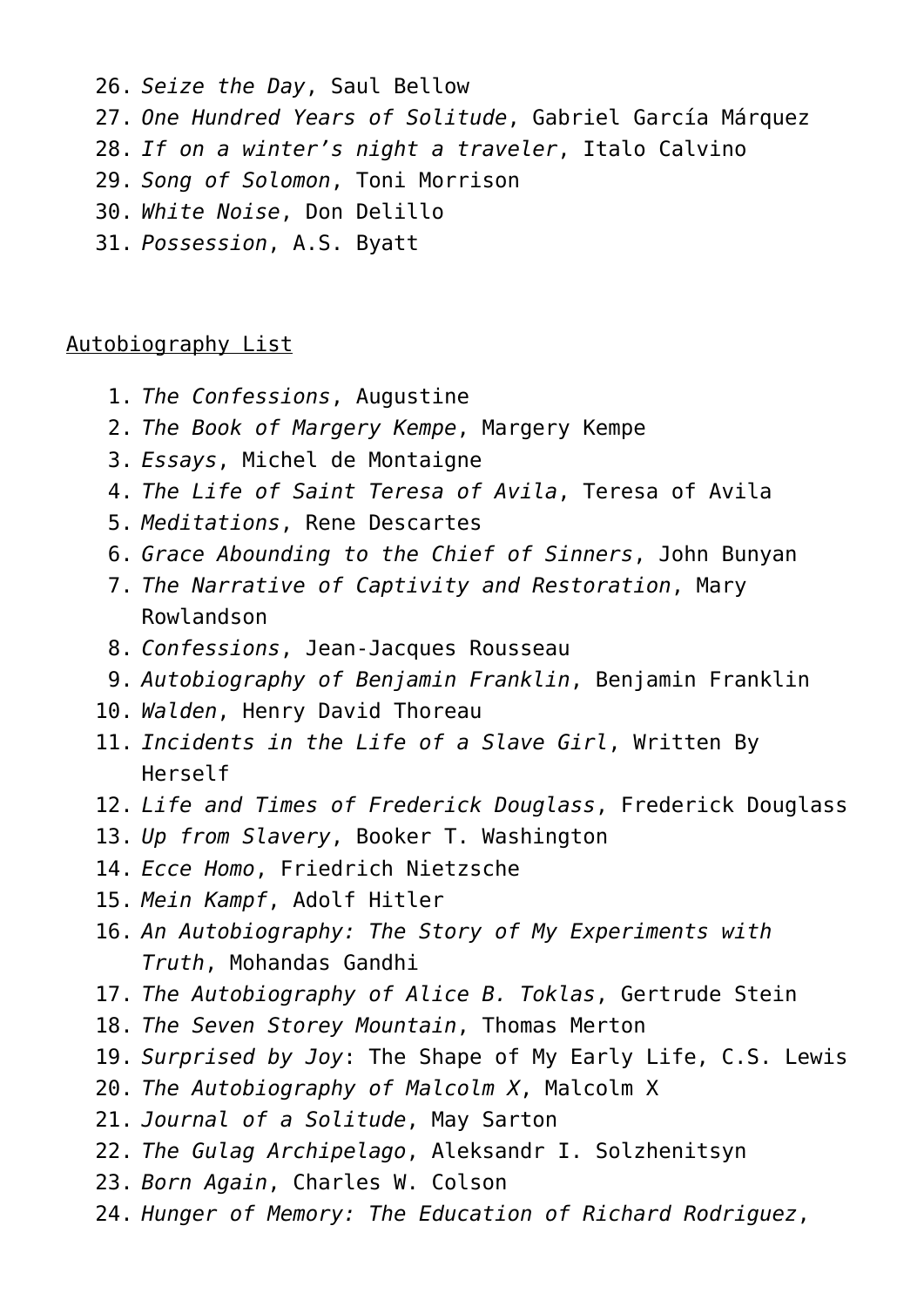Richard Rodriguez

- 25. *The Road from Coorain*, Jill Ker Conway
- 26. *All Rivers Run to the Sea: Memoirs*, Elie Wiesel

## History List

- 1. *The Histories*, Herodotus
- 2. *The Peloponnesian War*, Thucydides
- 3. *The Republic*, Plato
- 4. *Lives*, Plutarch
- 5. *The City of God*, Augustine
- 6. *The Ecclesiastical History of the English People*, Bede
- 7. *The Prince*, Niccolò Macchiavelli
- 8. *Utopia*, Sir Thomas More
- 9. *The True End of Civil Government*, John Locke
- 10. *The History of England, Volume V*, David Hume
- 11. *The Social Contract*, Jean-Jacques Rousseau
- 12. *Common Sense*, Thomas Paine
- 13. *The History of the Decline and Fall of the Roman Empire*, Edward Gibbon
- 14. *A Vindication of the Rights of Woman*, Mary Wollstonecraft
- 15. *Democracy in America*, Alexis de Tocqueville
- 16. *The Communist Manifesto*, Karl Marx and Friedrich Engels
- 17. *The Civilization of the Renaissance in Italy*, Jacob Burckhardt
- 18. *The Souls of Black Folk*, W.E.B. Du Bois
- 19. *The Protestant Ethic and the Spirit of Capitalism*, Max Weber
- 20. *Queen Victoria*, Lytton Strachey
- 21. *The Road to Wigan Pier*, George Orwell
- 22. *The New England Mind*, Perry Miller
- 23. *The Great Crash 1929*, John Kenneth Galbraith
- 24. *The Longest Day*, Cornelius Ryan
- 25. *The Feminine Mystique*, Betty Friedan
- 26. *Roll, Jordan, Roll: The World the Slaves Made*, Eugene D.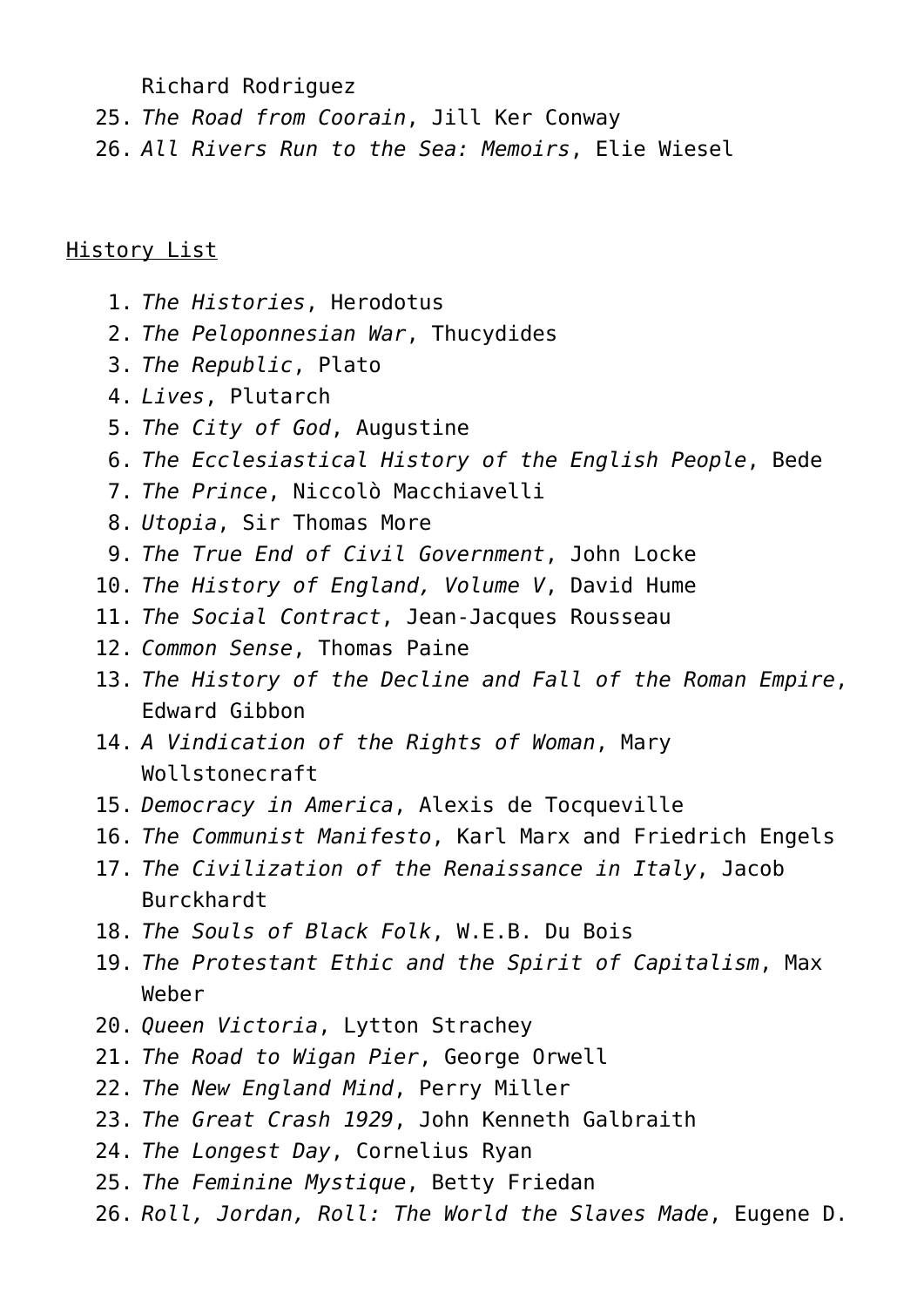Genovese

- 27. *A Distant Mirror: The Calamitous Fourteenth Century*, Barbara Tuchman
- 28. *All the President's Men*, Bob Woodward and Carl Bernstein
- 29. *Battle Cry of Freedom: The Civil War Era*, James McPherson
- 30. *A Midwife's Tale: The Life of Martha Ballard, Based on Her Diary, 1785-1812*, Laurel Thatcher Ulrich
- 31. *The End of History and the Last Man*, Francis Fukuyama

Drama List

- 1. *Agamemnon*, Aeschylus
- 2. *Oedipus the King*, Sophocles
- 3. *Medea*, Euripides
- 4. *The Birds*, Aristophanes
- 5. *Poetics*, Aristotle
- 6. Everyman and Medieval Miracle Plays
- 7. *Doctor Faustus*, Christopher Marlowe
- 8. *Richard III*, William Shakespeare
- 9. *A Midsummer Night's Dream*, William Shakespeare
- 10. *Hamlet*, William Shakespeare
- 11. *Tartuffe*, Molière
- 12. *The Way of the World*, William Congreve
- 13. *She Stoops to Conquer*, Oliver Goldsmith
- 14. *The School for Scandal*, Richard Brinsley Sheridan
- 15. *A Doll's House*, Henrik Ibsen
- 16. *The Importance of Being Earnest*, Oscar Wilde
- 17. *The Cherry Orchard*, Anton Chekhov
- 18. *Saint Joan*, George Bernard Shaw
- 19. *Murder in the Cathedral*, T.S. Eliot
- 20. *Our Town*, Thornton Wilder
- 21. *Long Day's Journey Into Night*, Eugene O'Neill
- 22. *No Exit*, Jean Paul Sartre
- 23. *A Streetcar Named Desire*, Tennessee Williams
- 24. *Death of a Salesman*, Arthur Miller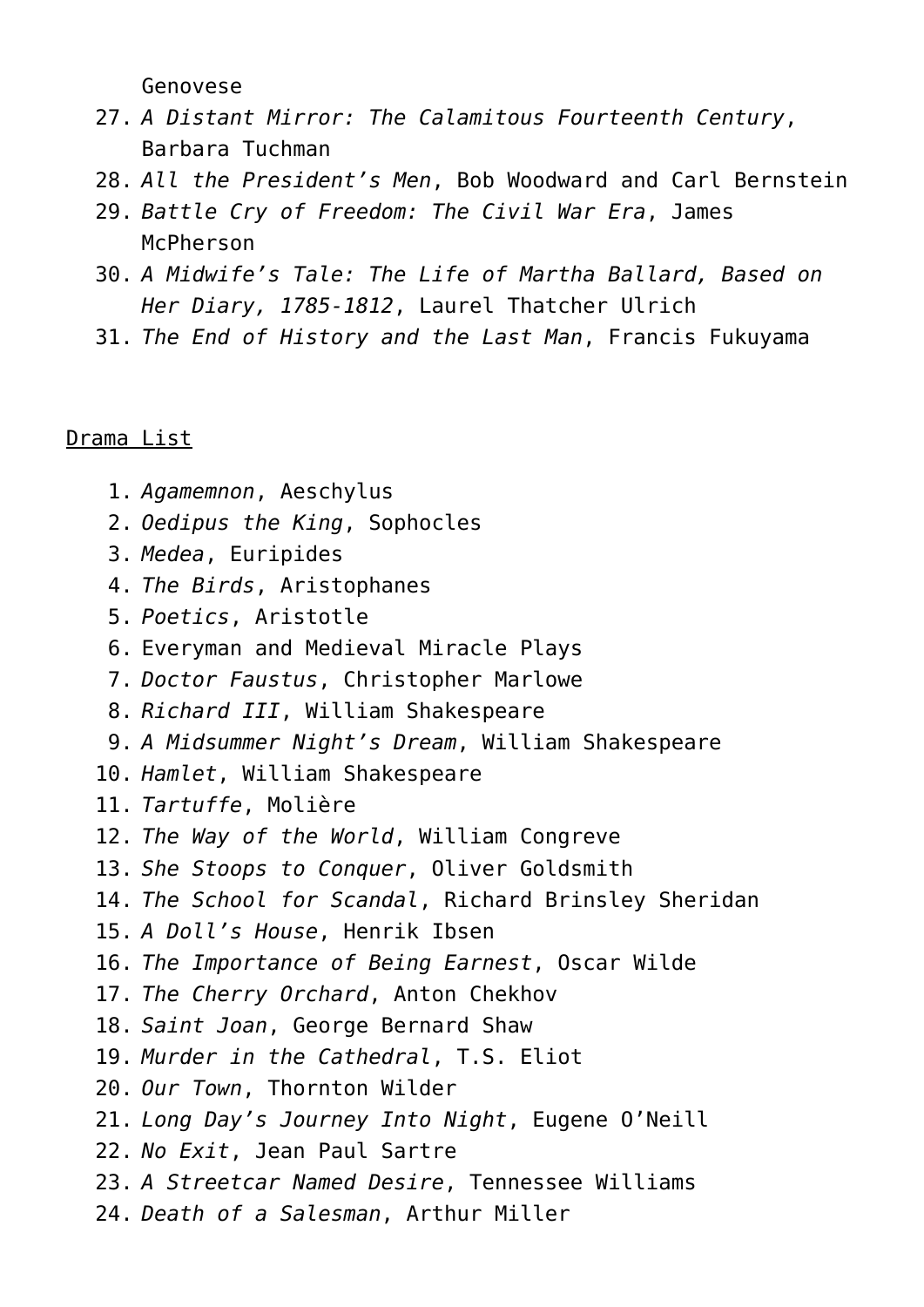25. *Waiting for Godot*, Samuel Beckett 26. *A Man For All Seasons*, Robert Bolt 27. *Rosencrantz and Guildenstern Are Dead*, Tom Stoppard 28. *Equus*, Peter Shaffer

Poetry List (I've mainly included her recommended authors rather than her specific poem recommendations)

- 1. *The Epic of Gilgamesh*
- 2. *Iliad* and the *Odyssey*, Homer
- 3. Greek Lyricists
- 4. *Odes*, Horace
- 5. *Beowulf*
- 6. *Inferno*, Dante Alighieri
- 7. *Sir Gawain and the Green Knight*
- 8. *The Canterbury Tales*, Geoffrey Chaucer
- 9. Sonnets, William Shakespeare
- 10. John Donne
- 11. *Psalms*, King James Bible
- 12. *Paradise Lost*, John Milton
- 13. *Songs of Innocence and of Experience*, William Blake
- 14. William Wordsworth
- 15. Samuel Taylor Coleridge
- 16. John Keats
- 17. Henry Wadsworth Longfellow
- 18. Alfred Lord Tennyson
- 19. Walt Whitman
- 20. Emily Dickinson
- 21. Christina Rossetti
- 22. Gerard Manley Hopkins
- 23. William Butler Yeats
- 24. Paul Laurence Dunbar
- 25. Robert Frost
- 26. Carl Sandburg
- 27. William Carlos Williams
- 28. Ezra Pound